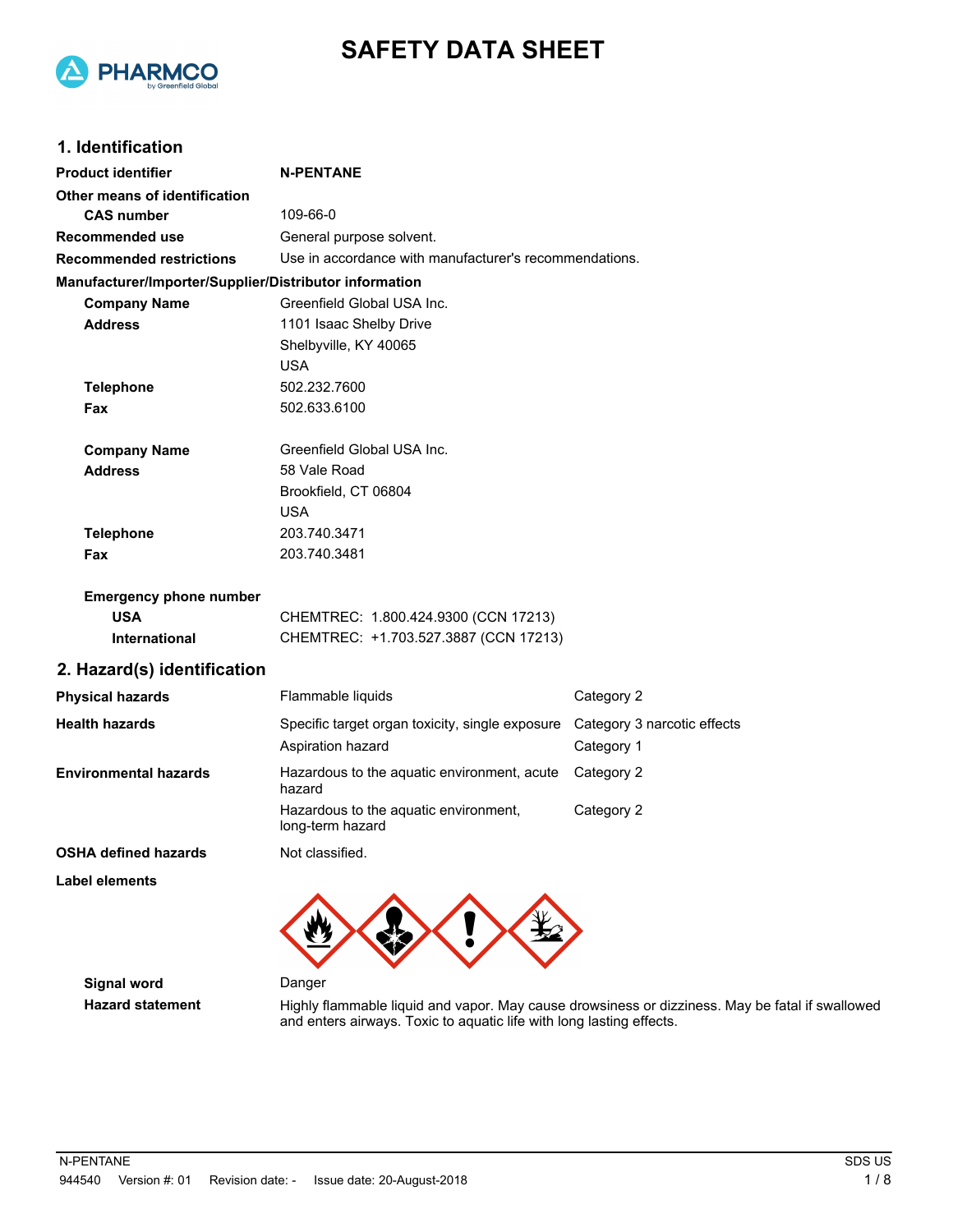| <b>Precautionary statement</b>               |                                                                                                                                                                                                                                                                                                                                                                                                                                                                                        |
|----------------------------------------------|----------------------------------------------------------------------------------------------------------------------------------------------------------------------------------------------------------------------------------------------------------------------------------------------------------------------------------------------------------------------------------------------------------------------------------------------------------------------------------------|
| <b>Prevention</b>                            | Keep away from heat/sparks/open flames/hot surfaces. - No smoking. Keep container tightly<br>closed. Ground/bond container and receiving equipment. Use explosion-proof<br>electrical/ventilating/lighting equipment. Use only non-sparking tools. Take precautionary<br>measures against static discharge. Avoid breathing mist/vapor. Use only outdoors or in a<br>well-ventilated area. Avoid release to the environment. Wear protective gloves/eye protection/face<br>protection. |
| <b>Response</b>                              | If swallowed: Immediately call a poison center/doctor. Do NOT induce vomiting. If on skin (or hair):<br>Take off immediately all contaminated clothing. Rinse skin with water/shower. If inhaled: Remove<br>person to fresh air and keep comfortable for breathing. Call a poison center/doctor if you feel<br>unwell. In case of fire: Use appropriate media to extinguish. Collect spillage.                                                                                         |
| <b>Storage</b>                               | Keep cool. Store in a well-ventilated place. Keep container tightly closed. Store locked up.                                                                                                                                                                                                                                                                                                                                                                                           |
| <b>Disposal</b>                              | Dispose of contents/container in accordance with local/regional/national/international regulations.                                                                                                                                                                                                                                                                                                                                                                                    |
| Hazard(s) not otherwise<br>classified (HNOC) | Static accumulating flammable liquid can become electrostatically charged even in bonded and<br>grounded equipment. Sparks may ignite liquid and vapor. May cause flash fire or explosion.                                                                                                                                                                                                                                                                                             |
| <b>Supplemental information</b>              | None.                                                                                                                                                                                                                                                                                                                                                                                                                                                                                  |

# **3. Composition/information on ingredients**

| <b>Chemical name</b>                                                         | Common name and<br>synonyms                                                                                                                                                                                                                                                                                                                                                                                                                                                                                                                                                                                                                                                                                                                                                                                 | <b>CAS number</b> | $\frac{0}{0}$ |
|------------------------------------------------------------------------------|-------------------------------------------------------------------------------------------------------------------------------------------------------------------------------------------------------------------------------------------------------------------------------------------------------------------------------------------------------------------------------------------------------------------------------------------------------------------------------------------------------------------------------------------------------------------------------------------------------------------------------------------------------------------------------------------------------------------------------------------------------------------------------------------------------------|-------------------|---------------|
| n-Pentane                                                                    |                                                                                                                                                                                                                                                                                                                                                                                                                                                                                                                                                                                                                                                                                                                                                                                                             | 109-66-0          | 100           |
| <b>Composition comments</b>                                                  | All concentrations are in percent by weight unless otherwise indicated.                                                                                                                                                                                                                                                                                                                                                                                                                                                                                                                                                                                                                                                                                                                                     |                   |               |
| 4. First-aid measures                                                        |                                                                                                                                                                                                                                                                                                                                                                                                                                                                                                                                                                                                                                                                                                                                                                                                             |                   |               |
| <b>Inhalation</b>                                                            | Remove victim to fresh air and keep at rest in a position comfortable for breathing. Call a poison<br>center or doctor/physician if you feel unwell.                                                                                                                                                                                                                                                                                                                                                                                                                                                                                                                                                                                                                                                        |                   |               |
| <b>Skin contact</b>                                                          | Take off immediately all contaminated clothing. Rinse skin with water/shower. Get medical<br>attention if irritation develops and persists.                                                                                                                                                                                                                                                                                                                                                                                                                                                                                                                                                                                                                                                                 |                   |               |
| Eye contact                                                                  | Immediately flush eyes with plenty of water for at least 15 minutes. Remove contact lenses, if<br>present and easy to do. Get medical attention if irritation develops and persists.                                                                                                                                                                                                                                                                                                                                                                                                                                                                                                                                                                                                                        |                   |               |
| Ingestion                                                                    | Call a physician or poison control center immediately. Rinse mouth. Do not induce vomiting. If<br>vomiting occurs, keep head low so that stomach content doesn't get into the lungs.                                                                                                                                                                                                                                                                                                                                                                                                                                                                                                                                                                                                                        |                   |               |
| <b>Most important</b><br>symptoms/effects, acute and<br>delayed              | Aspiration may cause pulmonary edema and pneumonitis. Be aware that symptoms of chemical<br>pneumonia (shortness of breath) may occur several hours after exposure. May cause drowsiness<br>and dizziness. Headache. Nausea, vomiting. Direct contact with eyes may cause temporary<br>irritation.                                                                                                                                                                                                                                                                                                                                                                                                                                                                                                          |                   |               |
| Indication of immediate<br>medical attention and special<br>treatment needed | Provide general supportive measures and treat symptomatically. Thermal burns: Flush with water<br>immediately. While flushing, remove clothes which do not adhere to affected area. Call an<br>ambulance. Continue flushing during transport to hospital. Keep victim under observation.<br>Symptoms may be delayed.                                                                                                                                                                                                                                                                                                                                                                                                                                                                                        |                   |               |
| <b>General information</b>                                                   | Take off all contaminated clothing immediately. Ensure that medical personnel are aware of the<br>material(s) involved, and take precautions to protect themselves. Wash contaminated clothing<br>before reuse. Show this safety data sheet to the doctor in attendance.                                                                                                                                                                                                                                                                                                                                                                                                                                                                                                                                    |                   |               |
| 5. Fire-fighting measures                                                    |                                                                                                                                                                                                                                                                                                                                                                                                                                                                                                                                                                                                                                                                                                                                                                                                             |                   |               |
| Suitable extinguishing media                                                 | Water fog. Foam. Carbon dioxide (CO2). Dry chemical powder, carbon dioxide, sand or earth may<br>be used for small fires only.                                                                                                                                                                                                                                                                                                                                                                                                                                                                                                                                                                                                                                                                              |                   |               |
| Unsuitable extinguishing<br>media                                            | Do not use water jet as an extinguisher, as this will spread the fire.                                                                                                                                                                                                                                                                                                                                                                                                                                                                                                                                                                                                                                                                                                                                      |                   |               |
| Specific hazards arising from<br>the chemical                                | Vapors may form explosive mixtures with air. Vapors may travel considerable distance to a source<br>of ignition and flash back. This product is a poor conductor of electricity and can become<br>electrostatically charged. If sufficient charge is accumulated, ignition of flammable mixtures can<br>occur. To reduce potential for static discharge, use proper bonding and grounding procedures.<br>This liquid may accumulate static electricity when filling properly grounded containers. Static<br>electricity accumulation may be significantly increased by the presence of small quantities of water<br>or other contaminants. Material will float and may ignite on surface of water. During fire, gases<br>hazardous to health may be formed. Combustion products may include: carbon oxides. |                   |               |
| Special protective equipment<br>and precautions for firefighters             | Self-contained breathing apparatus and full protective clothing must be worn in case of fire.                                                                                                                                                                                                                                                                                                                                                                                                                                                                                                                                                                                                                                                                                                               |                   |               |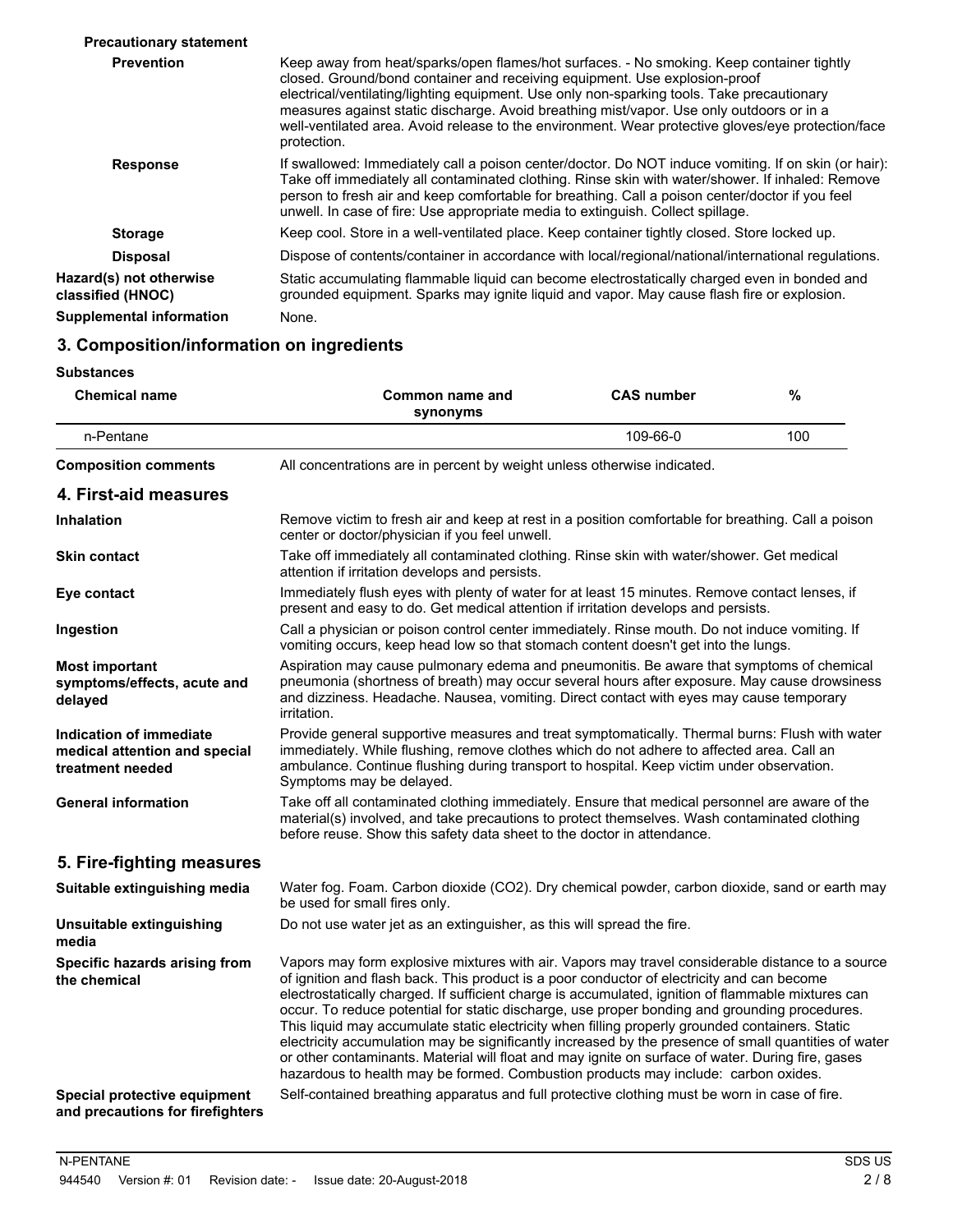| <b>Fire fighting</b><br>equipment/instructions                            | In case of fire and/or explosion do not breathe fumes. Move containers from fire area if you can do<br>so without risk. Use water spray to keep fire-exposed containers cool.                                                                                                                                                                                                                                                                                                                                                                                                                                                                                                                                                                                                                                                                                                                                                                                                                                                                                                                                                              |
|---------------------------------------------------------------------------|--------------------------------------------------------------------------------------------------------------------------------------------------------------------------------------------------------------------------------------------------------------------------------------------------------------------------------------------------------------------------------------------------------------------------------------------------------------------------------------------------------------------------------------------------------------------------------------------------------------------------------------------------------------------------------------------------------------------------------------------------------------------------------------------------------------------------------------------------------------------------------------------------------------------------------------------------------------------------------------------------------------------------------------------------------------------------------------------------------------------------------------------|
| <b>Specific methods</b>                                                   | Use standard firefighting procedures and consider the hazards of other involved materials.                                                                                                                                                                                                                                                                                                                                                                                                                                                                                                                                                                                                                                                                                                                                                                                                                                                                                                                                                                                                                                                 |
| <b>General fire hazards</b>                                               | Highly flammable liquid and vapor.                                                                                                                                                                                                                                                                                                                                                                                                                                                                                                                                                                                                                                                                                                                                                                                                                                                                                                                                                                                                                                                                                                         |
| 6. Accidental release measures                                            |                                                                                                                                                                                                                                                                                                                                                                                                                                                                                                                                                                                                                                                                                                                                                                                                                                                                                                                                                                                                                                                                                                                                            |
| Personal precautions,<br>protective equipment and<br>emergency procedures | Keep unnecessary personnel away. Keep people away from and upwind of spill/leak. Eliminate all<br>ignition sources (no smoking, flares, sparks, or flames in immediate area). Wear appropriate<br>protective equipment and clothing during clean-up. Avoid breathing mist/vapor. Do not touch<br>damaged containers or spilled material unless wearing appropriate protective clothing. Ventilate<br>closed spaces before entering them. Use appropriate containment to avoid environmental<br>contamination. Transfer by mechanical means such as vacuum truck to a salvage tank or other<br>suitable container for recovery or safe disposal. Local authorities should be advised if significant<br>spillages cannot be contained. For personal protection, see section 8 of the SDS.                                                                                                                                                                                                                                                                                                                                                    |
| <b>Methods and materials for</b><br>containment and cleaning up           | Eliminate all ignition sources (no smoking, flares, sparks, or flames in immediate area). Keep<br>combustibles (wood, paper, oil, etc.) away from spilled material. Take precautionary measures<br>against static discharge. Use only non-sparking tools. Prevent product from entering drains.                                                                                                                                                                                                                                                                                                                                                                                                                                                                                                                                                                                                                                                                                                                                                                                                                                            |
|                                                                           | Large Spills: Stop the flow of material, if this is without risk. Dike the spilled material, where this is<br>possible. Use a non-combustible material like vermiculite, sand or earth to soak up the product<br>and place into a container for later disposal. Following product recovery, flush area with water.                                                                                                                                                                                                                                                                                                                                                                                                                                                                                                                                                                                                                                                                                                                                                                                                                         |
|                                                                           | Small Spills: Absorb with earth, sand or other non-combustible material and transfer to containers<br>for later disposal. Wipe up with absorbent material (e.g. cloth, fleece). Clean surface thoroughly to<br>remove residual contamination.                                                                                                                                                                                                                                                                                                                                                                                                                                                                                                                                                                                                                                                                                                                                                                                                                                                                                              |
| <b>Environmental precautions</b>                                          | Never return spills to original containers for re-use. For waste disposal, see section 13 of the SDS.<br>Avoid release to the environment. Inform appropriate managerial or supervisory personnel of all<br>environmental releases. Prevent further leakage or spillage if safe to do so. Avoid discharge into<br>drains, water courses or onto the ground. Use appropriate containment to avoid environmental<br>contamination.                                                                                                                                                                                                                                                                                                                                                                                                                                                                                                                                                                                                                                                                                                           |
| 7. Handling and storage                                                   |                                                                                                                                                                                                                                                                                                                                                                                                                                                                                                                                                                                                                                                                                                                                                                                                                                                                                                                                                                                                                                                                                                                                            |
| <b>Precautions for safe handling</b>                                      | Do not handle, store or open near an open flame, sources of heat or sources of ignition. Protect<br>material from direct sunlight. When using do not smoke. Explosion-proof general and local exhaust<br>ventilation. Minimize fire risks from flammable and combustible materials (including combustible<br>dust and static accumulating liquids) or dangerous reactions with incompatible materials. Handling<br>operations that can promote accumulation of static charges include but are not limited to: mixing,<br>filtering, pumping at high flow rates, splash filling, creating mists or sprays, tank and container<br>filling, tank cleaning, sampling, gauging, switch loading, vacuum truck operations. Take<br>precautionary measures against static discharges. All equipment used when handling the product<br>must be grounded. Use non-sparking tools and explosion-proof equipment. Avoid breathing mist or<br>vapor. Avoid prolonged exposure. Wear appropriate personal protective equipment. Wash hands<br>thoroughly after handling. Avoid release to the environment. Observe good industrial hygiene<br>practices. |
| Conditions for safe storage,<br>including any incompatibilities           | Store locked up. Keep away from heat, sparks and open flame. Prevent electrostatic charge<br>build-up by using common bonding and grounding techniques. Eliminate sources of ignition. Avoid<br>spark promoters. Ground/bond container and equipment. These alone may be insufficient to<br>remove static electricity. Store in a cool, dry place out of direct sunlight. Store in tightly closed<br>container. Store in a well-ventilated place. Keep in an area equipped with sprinklers. Store away<br>from incompatible materials (see Section 10 of the SDS).                                                                                                                                                                                                                                                                                                                                                                                                                                                                                                                                                                         |

# **8. Exposure controls/personal protection**

### **Occupational exposure limits**

| US. OSHA Table Z-1 Limits for Air Contaminants (29 CFR 1910.1000)<br><b>Material</b> | <b>Type</b> | Value      |  |
|--------------------------------------------------------------------------------------|-------------|------------|--|
| n-Pentane (CAS 109-66-0)                                                             | PEL         | 2950 mg/m3 |  |
|                                                                                      |             | $1000$ ppm |  |
| <b>US. ACGIH Threshold Limit Values</b>                                              |             |            |  |
| <b>Material</b>                                                                      | Type        | Value      |  |
| n-Pentane (CAS 109-66-0)                                                             | TWA         | $1000$ ppm |  |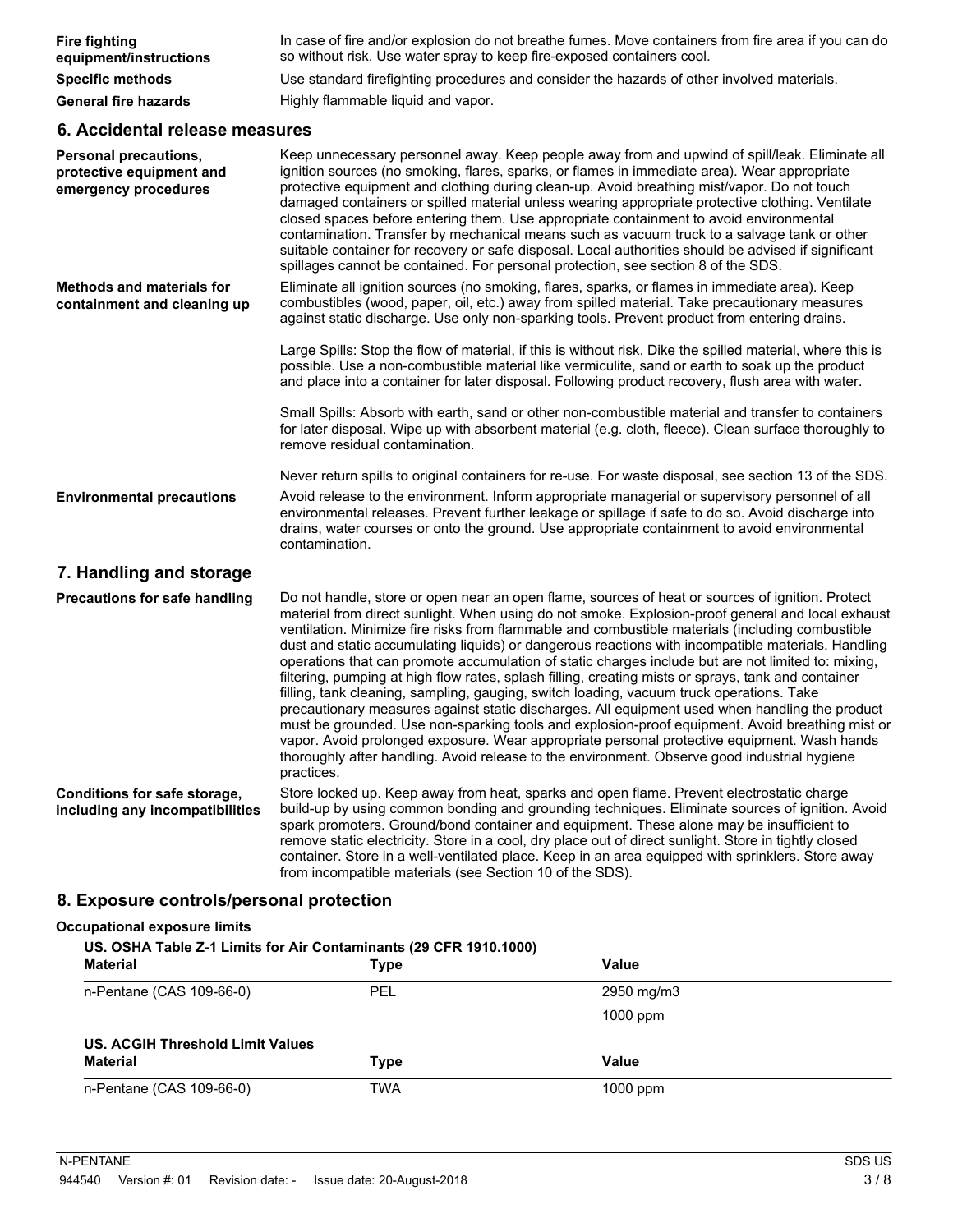| US. NIOSH: Pocket Guide to Chemical Hazards |                                                                                                                                                                                                                                                                                                                                                                                                                  |                                                                                                                                                                                                |  |
|---------------------------------------------|------------------------------------------------------------------------------------------------------------------------------------------------------------------------------------------------------------------------------------------------------------------------------------------------------------------------------------------------------------------------------------------------------------------|------------------------------------------------------------------------------------------------------------------------------------------------------------------------------------------------|--|
| <b>Material</b>                             | <b>Type</b>                                                                                                                                                                                                                                                                                                                                                                                                      | Value                                                                                                                                                                                          |  |
| n-Pentane (CAS 109-66-0)                    | Ceiling                                                                                                                                                                                                                                                                                                                                                                                                          | 1800 mg/m3                                                                                                                                                                                     |  |
|                                             |                                                                                                                                                                                                                                                                                                                                                                                                                  | 610 ppm                                                                                                                                                                                        |  |
|                                             | <b>TWA</b>                                                                                                                                                                                                                                                                                                                                                                                                       | 350 mg/m3                                                                                                                                                                                      |  |
|                                             |                                                                                                                                                                                                                                                                                                                                                                                                                  | $120$ ppm                                                                                                                                                                                      |  |
| <b>Biological limit values</b>              | No biological exposure limits noted for the ingredient(s).                                                                                                                                                                                                                                                                                                                                                       |                                                                                                                                                                                                |  |
| Appropriate engineering<br>controls         | Good general ventilation should be used. Ventilation rates should be matched to conditions. If<br>applicable, use process enclosures, local exhaust ventilation, or other engineering controls to<br>maintain airborne levels below recommended exposure limits. If exposure limits have not been<br>established, maintain airborne levels to an acceptable level. Provide eyewash station and safety<br>shower. |                                                                                                                                                                                                |  |
|                                             | Individual protection measures, such as personal protective equipment                                                                                                                                                                                                                                                                                                                                            |                                                                                                                                                                                                |  |
| Eye/face protection                         | Chemical goggles are recommended.                                                                                                                                                                                                                                                                                                                                                                                |                                                                                                                                                                                                |  |
| <b>Skin protection</b>                      |                                                                                                                                                                                                                                                                                                                                                                                                                  |                                                                                                                                                                                                |  |
| <b>Hand protection</b>                      | Wear appropriate chemical resistant gloves. Suitable gloves can be recommended by the glove<br>supplier. Be aware that the liquid may penetrate the gloves. Frequent change is advisable.                                                                                                                                                                                                                        |                                                                                                                                                                                                |  |
| <b>Skin protection</b>                      |                                                                                                                                                                                                                                                                                                                                                                                                                  |                                                                                                                                                                                                |  |
| <b>Other</b>                                | Wear appropriate chemical resistant clothing.                                                                                                                                                                                                                                                                                                                                                                    |                                                                                                                                                                                                |  |
| <b>Respiratory protection</b>               | been established), an approved respirator must be worn.                                                                                                                                                                                                                                                                                                                                                          | If engineering controls do not maintain airborne concentrations below recommended exposure<br>limits (where applicable) or to an acceptable level (in countries where exposure limits have not |  |
| <b>Thermal hazards</b>                      | Wear appropriate thermal protective clothing, when necessary.                                                                                                                                                                                                                                                                                                                                                    |                                                                                                                                                                                                |  |
| <b>General hygiene</b><br>considerations    | clothing and protective equipment to remove contaminants.                                                                                                                                                                                                                                                                                                                                                        | When using do not smoke. Always observe good personal hygiene measures, such as washing<br>after handling the material and before eating, drinking, and/or smoking. Routinely wash work        |  |

# **9. Physical and chemical properties**

| Appearance                                   |                                  |
|----------------------------------------------|----------------------------------|
| <b>Physical state</b>                        | Liquid.                          |
| Form                                         | Liquid.                          |
| Color                                        | Colorless, clear.                |
| Odor                                         | Not available.                   |
| <b>Odor threshold</b>                        | Not available.                   |
| рH                                           | Not available.                   |
| Melting point/freezing point                 | $-202$ °F (-130 °C)              |
| Initial boiling point and boiling<br>range   | 96.8 °F (36 °C)                  |
| <b>Flash point</b>                           | -56.2 °F (-49.0 °C) Closed Cup   |
| <b>Evaporation rate</b>                      | Not available.                   |
| Flammability (solid, gas)                    | Not applicable.                  |
| Upper/lower flammability or explosive limits |                                  |
| <b>Flammability limit - lower</b><br>(%)     | $1.5 \%$ v/v                     |
| <b>Flammability limit - upper</b><br>(%)     | 7.8 % v/v                        |
| Vapor pressure                               | 579 hPa at 25 °C (68 °F (20 °C)) |
| Vapor density                                | 2.5                              |
| <b>Relative density</b>                      | 0.626 g/cm3 (77 °F (25 °C))      |
| <b>Auto-ignition temperature</b>             | 500 °F (260 °C)                  |
| <b>Decomposition temperature</b>             | Not available.                   |
| <b>Viscosity</b>                             | Not available.                   |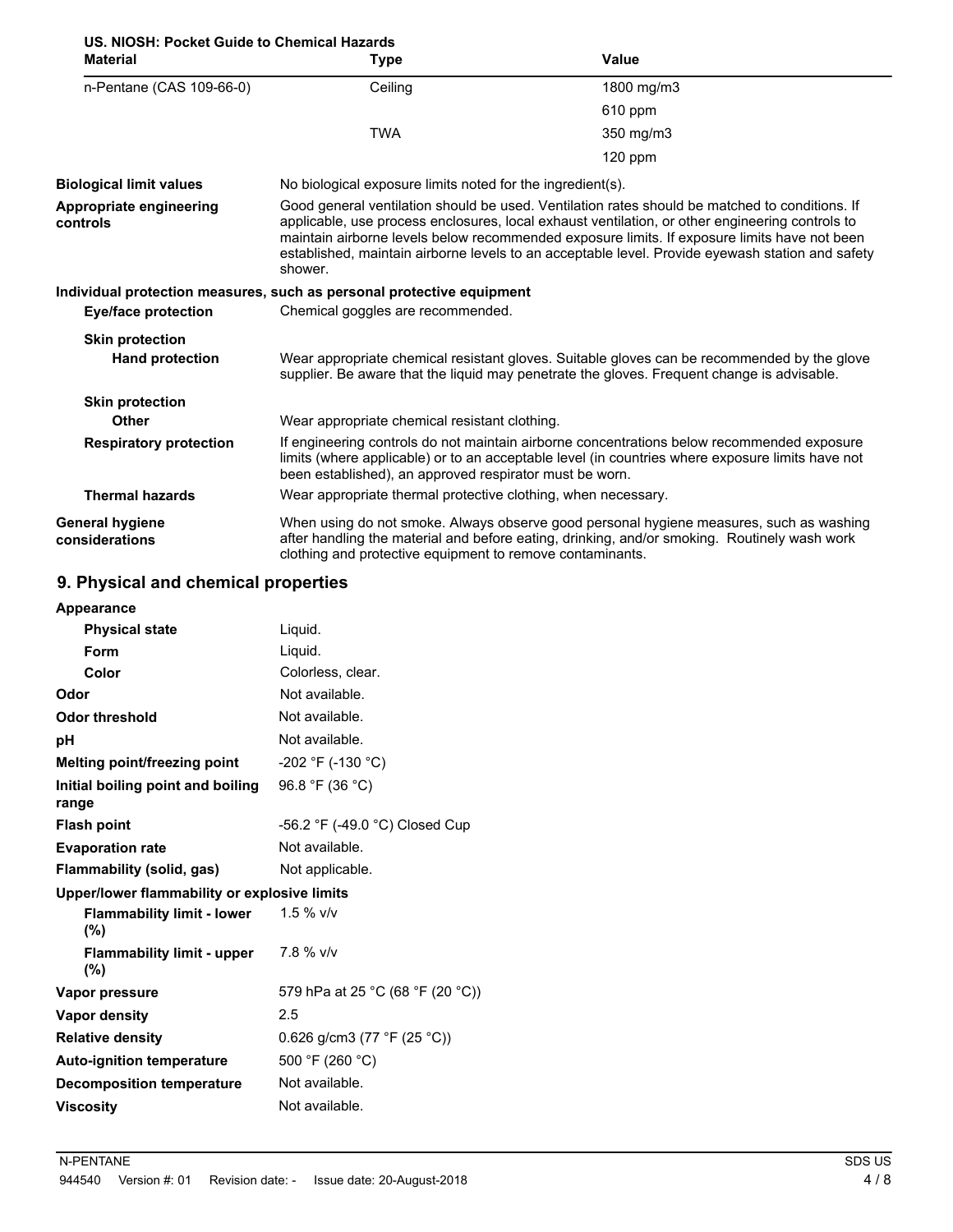| Other information           |                |
|-----------------------------|----------------|
| <b>Explosive properties</b> | Not explosive. |
| <b>Molecular formula</b>    | C5-H12         |
| <b>Oxidizing properties</b> | Not oxidizing. |

### **10. Stability and reactivity**

| <b>Reactivity</b>                            | The product is stable and non-reactive under normal conditions of use, storage and transport.                                                                            |
|----------------------------------------------|--------------------------------------------------------------------------------------------------------------------------------------------------------------------------|
| <b>Chemical stability</b>                    | Material is stable under normal conditions.                                                                                                                              |
| <b>Possibility of hazardous</b><br>reactions | No dangerous reaction known under conditions of normal use.                                                                                                              |
| <b>Conditions to avoid</b>                   | Keep away from heat, hot surfaces, sparks, open flames and other ignition sources. Avoid<br>temperatures exceeding the flash point. Contact with incompatible materials. |
| Incompatible materials                       | Strong oxidizing agents.                                                                                                                                                 |
| <b>Hazardous decomposition</b><br>products   | No hazardous decomposition products are known.                                                                                                                           |

# **11. Toxicological information**

#### **Information on likely routes of exposure**

| <b>Inhalation</b>                                                                  | May cause drowsiness and dizziness. Headache. Nausea, vomiting. Prolonged inhalation may be<br>harmful.                                                                                                                                                                                                   |
|------------------------------------------------------------------------------------|-----------------------------------------------------------------------------------------------------------------------------------------------------------------------------------------------------------------------------------------------------------------------------------------------------------|
| <b>Skin contact</b>                                                                | Prolonged skin contact may cause temporary irritation.                                                                                                                                                                                                                                                    |
| Eye contact                                                                        | Direct contact with eyes may cause temporary irritation.                                                                                                                                                                                                                                                  |
| Ingestion                                                                          | Droplets of the product aspirated into the lungs through ingestion or vomiting may cause a serious<br>chemical pneumonia.                                                                                                                                                                                 |
| Symptoms related to the<br>physical, chemical and<br>toxicological characteristics | Aspiration may cause pulmonary edema and pneumonitis. Be aware that symptoms of chemical<br>pneumonia (shortness of breath) may occur several hours after exposure. May cause drowsiness<br>and dizziness. Headache. Nausea, vomiting. Direct contact with eyes may cause temporary<br><i>irritation.</i> |
| Information on toxicological effects                                               |                                                                                                                                                                                                                                                                                                           |

**Information on toxicological effects**

**Acute toxicity** Not expected to be acutely toxic.

| <b>Product</b>                                                                                                                  | <b>Species</b>                                                                                                      | <b>Test Results</b> |  |
|---------------------------------------------------------------------------------------------------------------------------------|---------------------------------------------------------------------------------------------------------------------|---------------------|--|
| n-Pentane (CAS 109-66-0)                                                                                                        |                                                                                                                     |                     |  |
| Acute                                                                                                                           |                                                                                                                     |                     |  |
| <b>Inhalation</b>                                                                                                               |                                                                                                                     |                     |  |
| <b>LC50</b>                                                                                                                     | Rat                                                                                                                 | 364 mg/l, 4 Hours   |  |
| <b>Skin corrosion/irritation</b>                                                                                                | Prolonged skin contact may cause temporary irritation.                                                              |                     |  |
| Serious eye damage/eye<br>irritation                                                                                            | Direct contact with eyes may cause temporary irritation.                                                            |                     |  |
| Respiratory or skin sensitization                                                                                               |                                                                                                                     |                     |  |
| <b>Respiratory sensitization</b>                                                                                                | Not a respiratory sensitizer.                                                                                       |                     |  |
| <b>Skin sensitization</b>                                                                                                       | This product is not expected to cause skin sensitization.                                                           |                     |  |
| <b>Germ cell mutagenicity</b>                                                                                                   | No data available to indicate product or any components present at greater than 0.1% are<br>mutagenic or genotoxic. |                     |  |
| Carcinogenicity                                                                                                                 | Not classifiable as to carcinogenicity to humans.                                                                   |                     |  |
| <b>IARC Monographs. Overall Evaluation of Carcinogenicity</b><br>Not listed.<br><b>NTP Report on Carcinogens</b><br>Not listed. | OSHA Specifically Regulated Substances (29 CFR 1910.1001-1053)                                                      |                     |  |
| Not regulated.                                                                                                                  |                                                                                                                     |                     |  |
| <b>Reproductive toxicity</b>                                                                                                    | This product is not expected to cause reproductive or developmental effects.                                        |                     |  |
| Specific target organ toxicity -<br>single exposure                                                                             | May cause drowsiness and dizziness.                                                                                 |                     |  |
| Specific target organ toxicity -<br>repeated exposure                                                                           | Not classified.                                                                                                     |                     |  |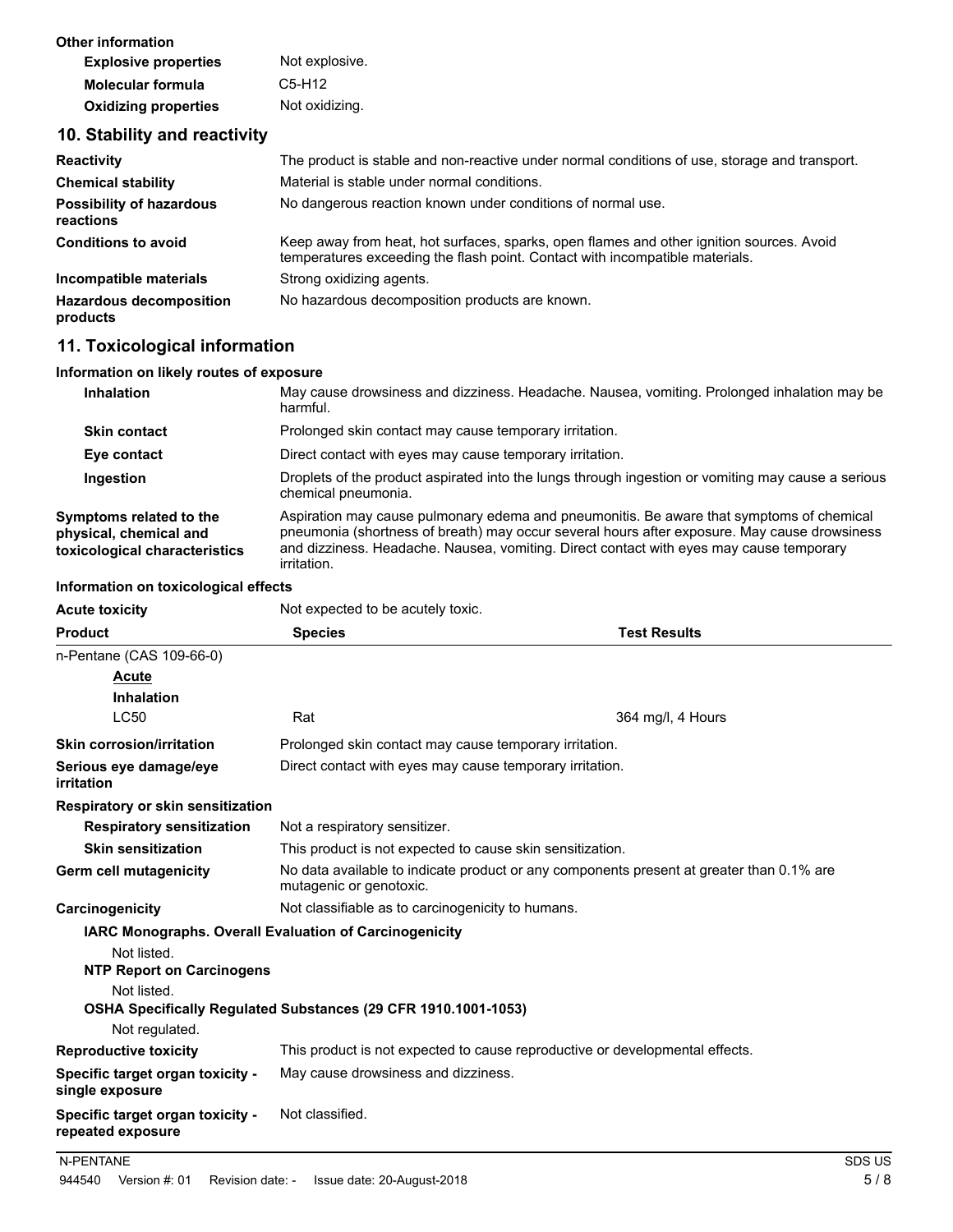| <b>Aspiration hazard</b> | May be fatal if swallowed and enters airways. |
|--------------------------|-----------------------------------------------|
| <b>Chronic effects</b>   | Prolonged inhalation may be harmful.          |

### **12. Ecological information**

**Ecotoxicity Toxic to aquatic life with long lasting effects** 

| ᆫᇰᇰᇅᇰᇧᇅᇅ                                 |                                                                                                                                                                                                                                                                                                                                                                                                                                                                           | , one to agaatto ino with long lability chooto.        |                                                                                                                                                                                                     |
|------------------------------------------|---------------------------------------------------------------------------------------------------------------------------------------------------------------------------------------------------------------------------------------------------------------------------------------------------------------------------------------------------------------------------------------------------------------------------------------------------------------------------|--------------------------------------------------------|-----------------------------------------------------------------------------------------------------------------------------------------------------------------------------------------------------|
| <b>Product</b>                           |                                                                                                                                                                                                                                                                                                                                                                                                                                                                           | <b>Species</b>                                         | <b>Test Results</b>                                                                                                                                                                                 |
| n-Pentane (CAS 109-66-0)                 |                                                                                                                                                                                                                                                                                                                                                                                                                                                                           |                                                        |                                                                                                                                                                                                     |
| <b>Aquatic</b>                           |                                                                                                                                                                                                                                                                                                                                                                                                                                                                           |                                                        |                                                                                                                                                                                                     |
| Crustacea                                | EC50                                                                                                                                                                                                                                                                                                                                                                                                                                                                      | Daphnia                                                | 2.3 mg/l, 48 Hours                                                                                                                                                                                  |
| Fish                                     | <b>LC50</b>                                                                                                                                                                                                                                                                                                                                                                                                                                                               | Fish                                                   | 3.1 mg/l, 96 Hours                                                                                                                                                                                  |
| Persistence and degradability            | No data is available on the degradability of this substance.                                                                                                                                                                                                                                                                                                                                                                                                              |                                                        |                                                                                                                                                                                                     |
| <b>Bioaccumulative potential</b>         | No data available for this product.                                                                                                                                                                                                                                                                                                                                                                                                                                       |                                                        |                                                                                                                                                                                                     |
| <b>Mobility in soil</b>                  | No data available.                                                                                                                                                                                                                                                                                                                                                                                                                                                        |                                                        |                                                                                                                                                                                                     |
| Other adverse effects                    | The product contains volatile organic compounds which have a photochemical ozone creation<br>potential.                                                                                                                                                                                                                                                                                                                                                                   |                                                        |                                                                                                                                                                                                     |
| 13. Disposal considerations              |                                                                                                                                                                                                                                                                                                                                                                                                                                                                           |                                                        |                                                                                                                                                                                                     |
| <b>Disposal instructions</b>             | Collect and reclaim or dispose in sealed containers at licensed waste disposal site. Incinerate the<br>material under controlled conditions in an approved incinerator. Do not incinerate sealed<br>containers. Do not allow this material to drain into sewers/water supplies. Do not contaminate<br>ponds, waterways or ditches with chemical or used container. Dispose of contents/container in<br>accordance with local/regional/national/international regulations. |                                                        |                                                                                                                                                                                                     |
| <b>Local disposal regulations</b>        |                                                                                                                                                                                                                                                                                                                                                                                                                                                                           | Dispose in accordance with all applicable regulations. |                                                                                                                                                                                                     |
| Hazardous waste code                     | disposal company.                                                                                                                                                                                                                                                                                                                                                                                                                                                         |                                                        | The waste code should be assigned in discussion between the user, the producer and the waste                                                                                                        |
| Waste from residues / unused<br>products |                                                                                                                                                                                                                                                                                                                                                                                                                                                                           | Disposal instructions).                                | Dispose of in accordance with local regulations. Empty containers or liners may retain some<br>product residues. This material and its container must be disposed of in a safe manner (see:         |
| <b>Contaminated packaging</b>            | disposal.                                                                                                                                                                                                                                                                                                                                                                                                                                                                 |                                                        | Since emptied containers may retain product residue, follow label warnings even after container is<br>emptied. Empty containers should be taken to an approved waste handling site for recycling or |

### **14. Transport information**

| DOT         |                                   |                                                                                                             |
|-------------|-----------------------------------|-------------------------------------------------------------------------------------------------------------|
|             | <b>UN number</b>                  | <b>UN1265</b>                                                                                               |
|             | UN proper shipping name           | Pentanes                                                                                                    |
|             | Transport hazard class(es)        |                                                                                                             |
|             | <b>Class</b>                      | 3                                                                                                           |
|             | <b>Subsidiary risk</b>            |                                                                                                             |
|             | Label(s)                          | 3                                                                                                           |
|             | Packing group                     | $\mathsf{I}$                                                                                                |
|             | <b>Environmental hazards</b>      |                                                                                                             |
|             | <b>Marine pollutant</b>           | <b>Yes</b>                                                                                                  |
|             |                                   | Special precautions for user Read safety instructions, SDS and emergency procedures before handling.        |
|             | <b>Special provisions</b>         | IB2, IP8, T4, TP1                                                                                           |
|             | <b>Packaging exceptions</b>       | 150                                                                                                         |
|             | Packaging non bulk                | 202                                                                                                         |
|             | Packaging bulk                    | 242                                                                                                         |
| <b>ATAI</b> |                                   |                                                                                                             |
|             | <b>UN number</b>                  | <b>UN1265</b>                                                                                               |
|             | UN proper shipping name           | Pentanes                                                                                                    |
|             | <b>Transport hazard class(es)</b> |                                                                                                             |
|             | Class                             | 3                                                                                                           |
|             | <b>Subsidiary risk</b>            |                                                                                                             |
|             | Packing group                     | Ш                                                                                                           |
|             | <b>Environmental hazards</b>      | Yes                                                                                                         |
|             | <b>ERG Code</b>                   | 3H                                                                                                          |
|             |                                   | <b>Special precautions for user</b> Read safety instructions, SDS and emergency procedures before handling. |
|             |                                   |                                                                                                             |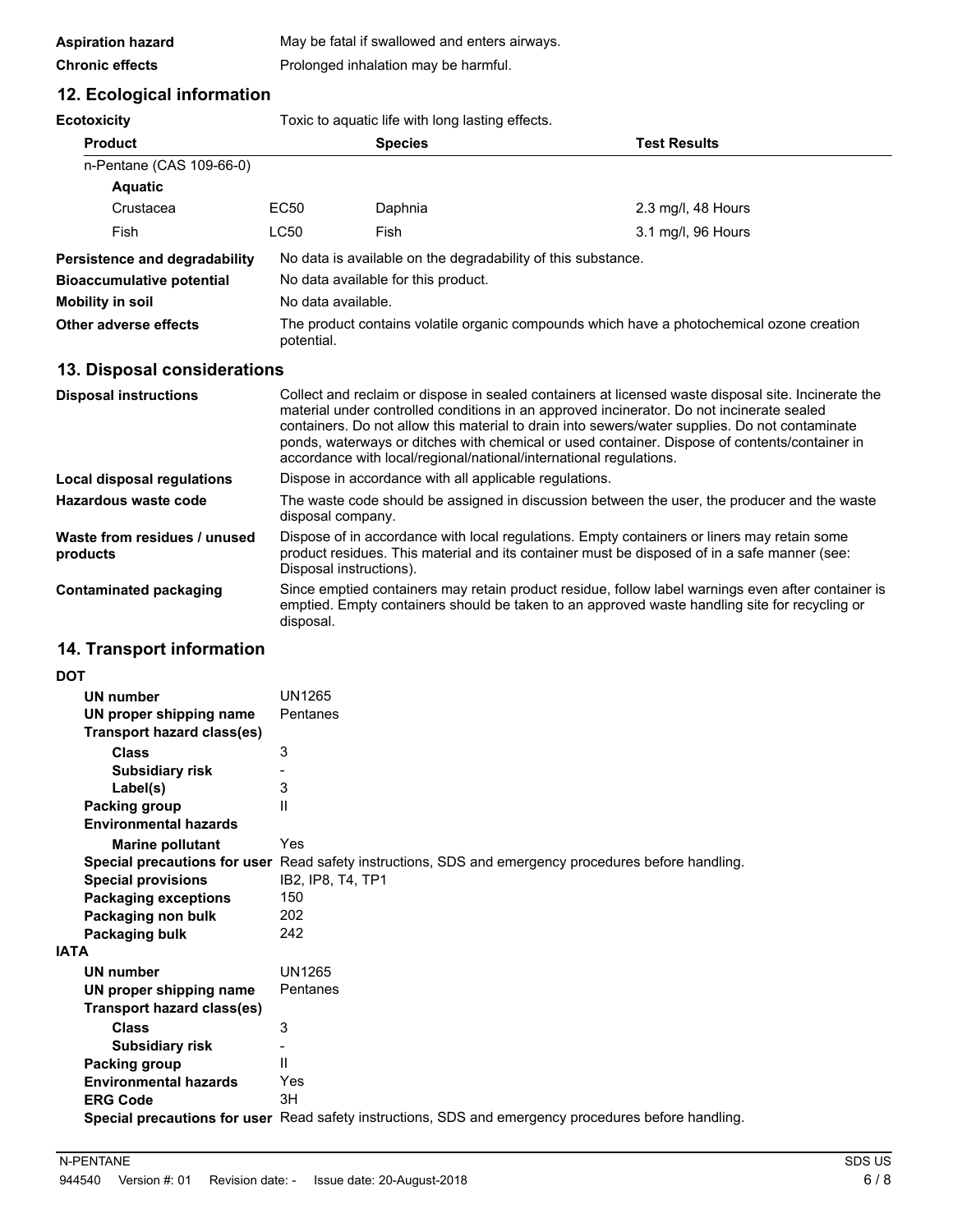**IMDG**

| טשוו                                                                           |                                                                                                                                                                                |
|--------------------------------------------------------------------------------|--------------------------------------------------------------------------------------------------------------------------------------------------------------------------------|
| UN number                                                                      | <b>UN1265</b>                                                                                                                                                                  |
| UN proper shipping name                                                        | <b>PENTANES</b>                                                                                                                                                                |
| <b>Transport hazard class(es)</b>                                              |                                                                                                                                                                                |
| <b>Class</b>                                                                   | 3                                                                                                                                                                              |
| <b>Subsidiary risk</b>                                                         |                                                                                                                                                                                |
| Packing group                                                                  | Ш                                                                                                                                                                              |
| <b>Environmental hazards</b>                                                   |                                                                                                                                                                                |
| <b>Marine pollutant</b><br>EmS                                                 | Yes<br>$F-E$ , S-D                                                                                                                                                             |
|                                                                                | Special precautions for user Read safety instructions, SDS and emergency procedures before handling.                                                                           |
| Transport in bulk according to<br>Annex II of MARPOL 73/78 and<br>the IBC Code | Not established.                                                                                                                                                               |
| 15. Regulatory information                                                     |                                                                                                                                                                                |
| <b>US federal regulations</b>                                                  | This product is a "Hazardous Chemical" as defined by the OSHA Hazard Communication<br>Standard, 29 CFR 1910.1200.                                                              |
|                                                                                | TSCA Section 12(b) Export Notification (40 CFR 707, Subpt. D)                                                                                                                  |
| Not regulated.                                                                 |                                                                                                                                                                                |
| <b>CERCLA Hazardous Substance List (40 CFR 302.4)</b>                          |                                                                                                                                                                                |
| n-Pentane (CAS 109-66-0)                                                       | Listed.                                                                                                                                                                        |
| <b>SARA 304 Emergency release notification</b>                                 |                                                                                                                                                                                |
| Not regulated.                                                                 | OSHA Specifically Regulated Substances (29 CFR 1910.1001-1053)                                                                                                                 |
| Not regulated.                                                                 |                                                                                                                                                                                |
| SARA 302 Extremely hazardous substance<br>Not listed.                          | Superfund Amendments and Reauthorization Act of 1986 (SARA)                                                                                                                    |
| SARA 311/312 Hazardous<br>chemical                                             | Yes                                                                                                                                                                            |
| <b>Classified hazard</b><br>categories                                         | Flammable (gases, aerosols, liquids, or solids)<br>Specific target organ toxicity (single or repeated exposure)<br>Aspiration hazard<br>Hazard not otherwise classified (HNOC) |
| SARA 313 (TRI reporting)<br>Not regulated.                                     |                                                                                                                                                                                |
| <b>Other federal regulations</b>                                               |                                                                                                                                                                                |
|                                                                                | Clean Air Act (CAA) Section 112 Hazardous Air Pollutants (HAPs) List                                                                                                           |
| Not regulated.                                                                 | Clean Air Act (CAA) Section 112(r) Accidental Release Prevention (40 CFR 68.130)                                                                                               |
| n-Pentane (CAS 109-66-0)                                                       |                                                                                                                                                                                |
| <b>Safe Drinking Water Act</b><br>(SDWA)                                       | Not regulated.                                                                                                                                                                 |
| <b>US state regulations</b>                                                    |                                                                                                                                                                                |
| US. Massachusetts RTK - Substance List                                         |                                                                                                                                                                                |
| n-Pentane (CAS 109-66-0)                                                       |                                                                                                                                                                                |
|                                                                                | US. New Jersey Worker and Community Right-to-Know Act                                                                                                                          |
| n-Pentane (CAS 109-66-0)                                                       | US. Pennsylvania Worker and Community Right-to-Know Law                                                                                                                        |
| n-Pentane (CAS 109-66-0)                                                       |                                                                                                                                                                                |
| <b>US. Rhode Island RTK</b>                                                    |                                                                                                                                                                                |
| n-Pentane (CAS 109-66-0)                                                       |                                                                                                                                                                                |
|                                                                                |                                                                                                                                                                                |